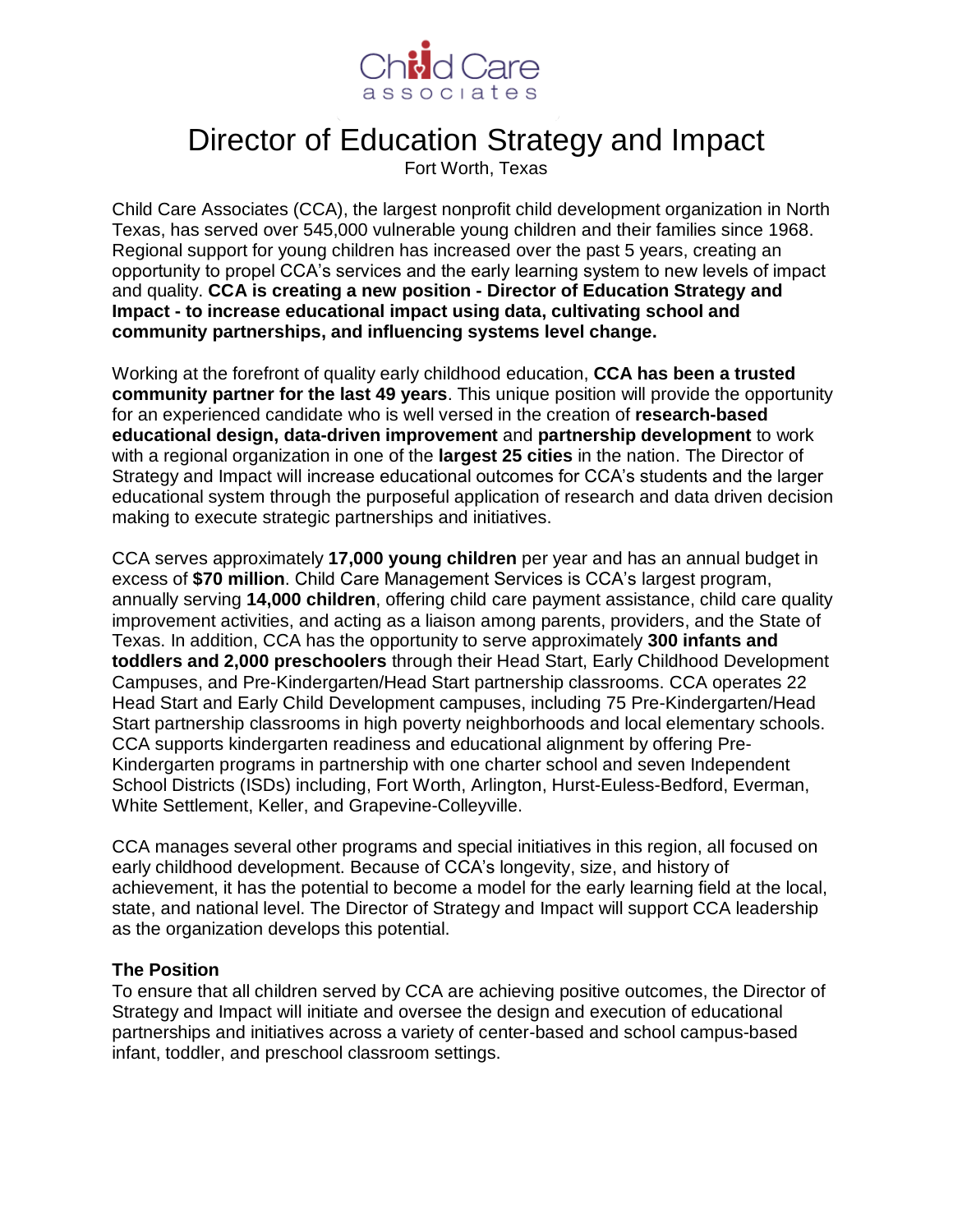The Director of Strategy and Impact position includes three major areas of focus:

- 1. **Research-based, Educational Design**—draw from experience and understanding of current best practices to support classrooms with strong academic achievement by:
	- a. Effectively tracking and using child and program outcome data to design responsive educational initiatives and improvements.
	- b. Supporting an effective system of classroom coaching and professional development.
	- c. Designing research & evaluation with outside evaluators.
- 2. **Partnership Development—**initiate, cultivate, maintain, and renew key strategic partnerships and service models with school districts and other community educational initiatives. This also involves strengthening the connection between CCA management and the educational experience in the schools and centers.
- 3. **Impact Communication**—develop an approach to capture and disseminate the organization's educational progress and impact through key data points and measures to the larger early learning community and its leaders. This includes maintaining strong communication with funders to keep them informed of the impact of their investments, as well as strategically tying outcomes to CCA's annual plan.

As a member of CCA's leadership team, the Director of Strategy and Impact will work closely with the Head Start/Early Head Start Directors and the program management team to advance the organization's mission to assist family successes through excellence in comprehensive early learning and development services. This team will also shape the community's early learning context. The Director of Strategy and Impact will report directly to the Chief Executive Officer.

# **Responsibilities**

- Design and oversee the implementation of a comprehensive educational plan spanning all education programs to include ongoing professional development, student assessment, curriculum implementation, and a coaching model.
- Support cross-organizational strategic planning to leverage resources and influence the early learning landscape.
- Initiate, develop, maintain, and renew quality working partnerships and collaborations with school districts and all other academic partners, including the co-delivery of infant toddler, pre-k, and Head Start.
- Foster consistent service quality and accountability across the organization by connecting CCA management closely with the progress of the centers and providers it serves.
- Connect CCA with a collaborative system of building early childhood outcomes.
- Support a culture of measurable results and accountability by commissioning independent evaluation projects and by using student outcomes from these evaluations to inform programmatic choices relating to school readiness.
- Design and execute comprehensive, organization-wide strategies for system and process improvement.
- Coordinate the selection and deployment of developmental assessment tools and help teams utilize formative and assessment data to drive improvement.